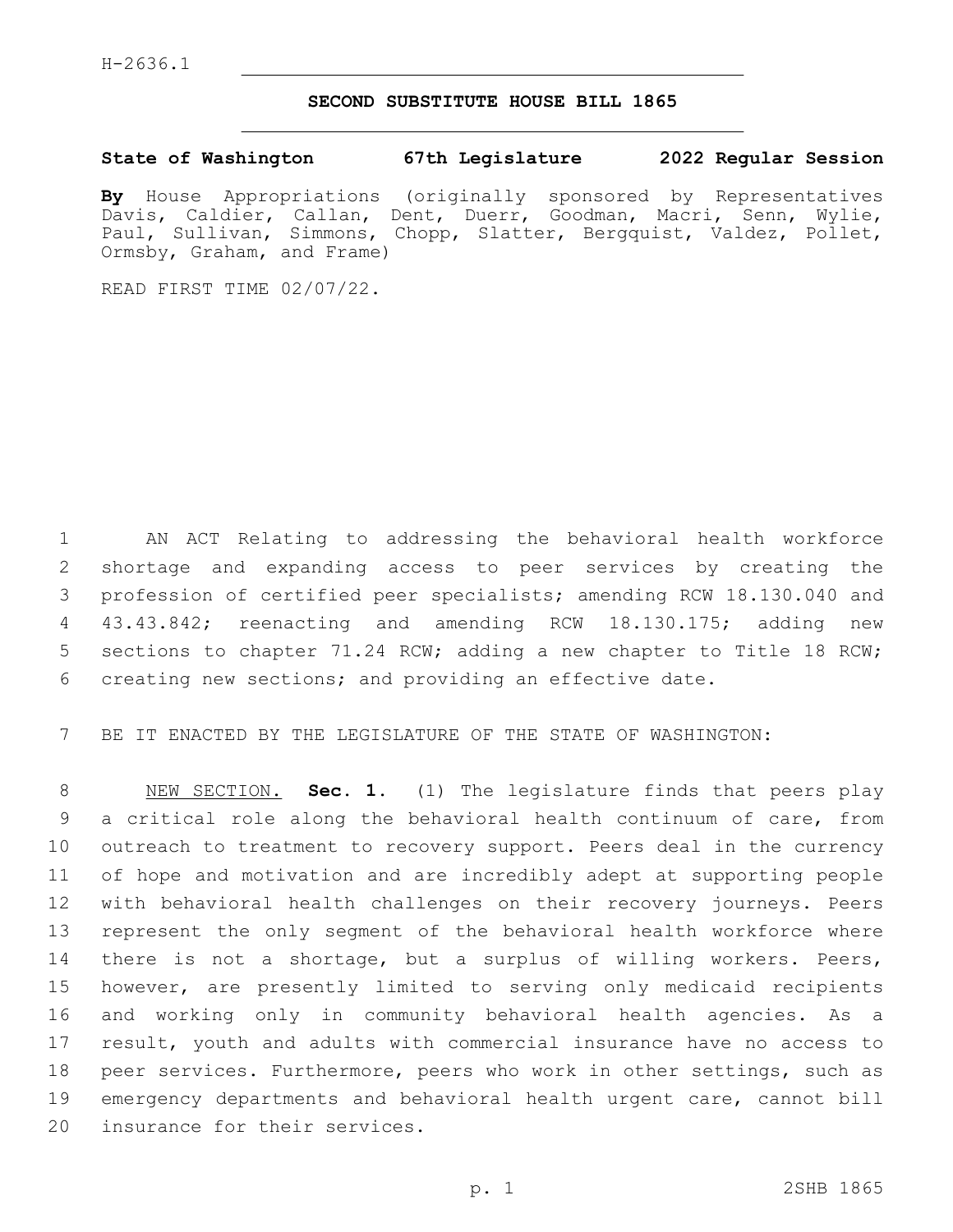(2) Therefore, it is the intent of the legislature to address the behavioral health workforce crisis, expand access to peer services, and honor the contributions of the peer profession by creating the 4 profession of certified peer specialists.

 NEW SECTION. **Sec. 2.** The definitions in this section apply throughout this chapter unless the context clearly requires otherwise.

 (1) "Advisory committee" means the Washington state certified peer specialist advisory committee established under section 4 of 10 this act.

11 (2) "Approved supervisor" means:

 (a) Until July 1, 2026, a behavioral health provider, as defined in RCW 71.24.025 with at least two years of experience working in a behavioral health practice that employs peer specialists as part of 15 treatment teams; or

(b) A certified peer specialist who has completed:

 (i) At least 1,500 hours of work as a fully certified peer specialist engaged in the practice of peer support services, with at least 500 hours attained through the joint supervision of peers in 20 conjunction with another approved supervisor; and

 (ii) The training developed by the health care authority under 22 section 11 of this act.

 (3) "Certified peer specialist" means a person certified under 24 this chapter to engage in the practice of peer support services.

 (4) "Certified peer specialist trainee" means an individual working toward the supervised experience and written examination requirements to become a certified peer specialist under this 28 chapter.

(5) "Department" means the department of health.

 (6) "Practice of peer support services" means the provision of interventions by either a person in recovery from a mental health condition or substance use disorder, or both, or the parent or legal guardian of a youth who is receiving or has received behavioral health services. The client receiving the interventions receives them from a person with a similar lived experience as either a person in recovery from a mental health condition or substance use disorder, or both, or the parent or legal guardian of a youth who is receiving or has received behavioral health services. The person provides the interventions through the use of shared experiences to assist a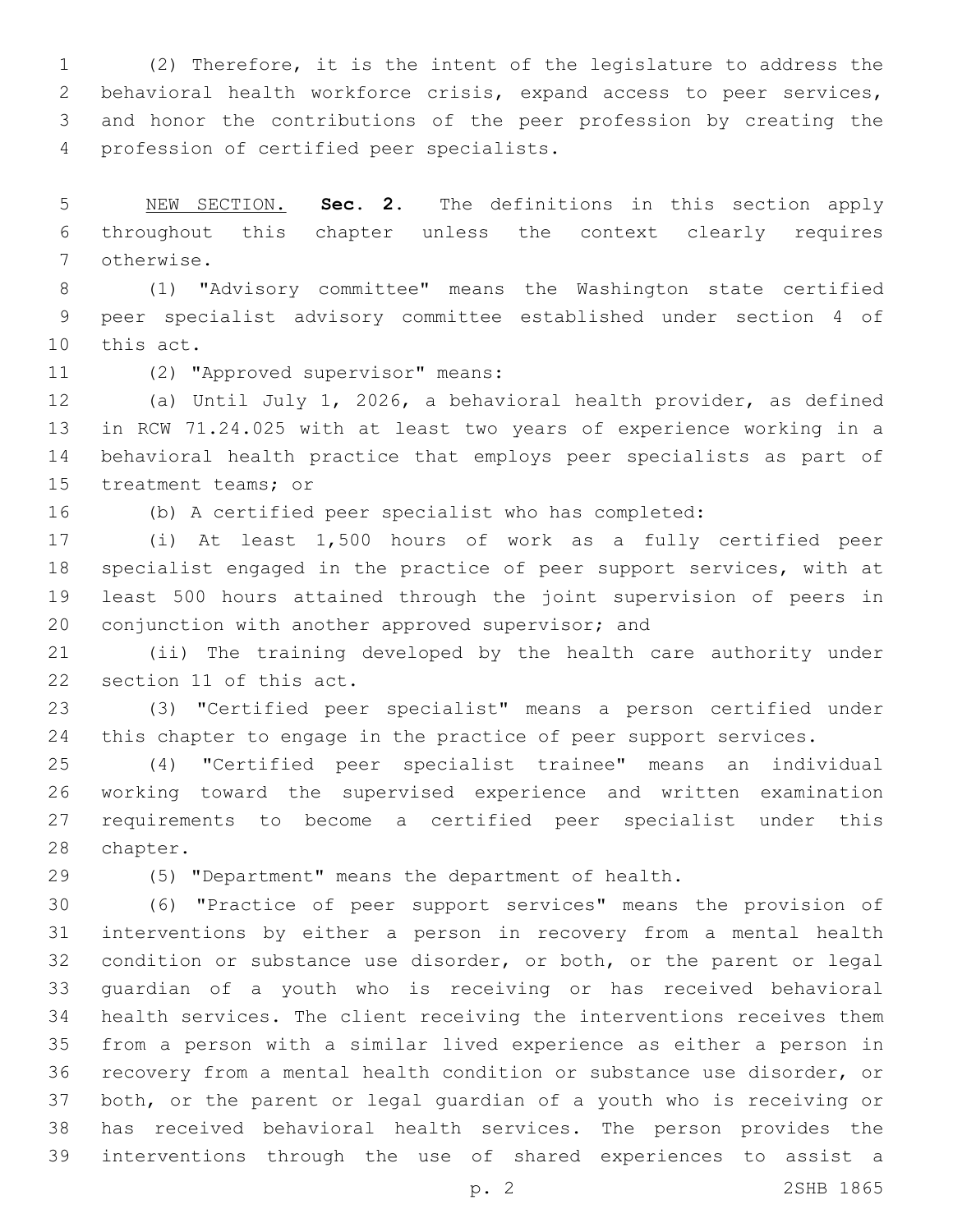client in the acquisition and exercise of skills needed to support the client's recovery. Interventions may include activities that assist clients in accessing or engaging in treatment and in symptom management; promote social connection, recovery, and self-advocacy; provide guidance in the development of natural community supports and basic daily living skills; and support clients in engagement, motivation, and maintenance related to achieving and maintaining 8 health and wellness goals.

9 (7) "Secretary" means the secretary of health.

 NEW SECTION. **Sec. 3.** In addition to any other authority, the secretary has the authority to:

 (1) Adopt rules under chapter 34.05 RCW necessary to implement 13 this chapter;

 (2) Establish all certification, examination, and renewal fees in 15 accordance with RCW 43.70.110 and 43.70.250;

 (3) Establish forms and procedures necessary to administer this 17 chapter;

 (4) Issue certificates to applicants who have met the education, training, and examination requirements for obtaining a certificate and to deny a certificate to applicants who do not meet the 21 requirements;

 (5) Coordinate with the health care authority to confirm an applicants' successful completion of the certified peer specialist education course offered by the health care authority under section 11 of this act and successful passage of the associated oral examination as proof of eligibility to take a qualifying written examination for applicants for obtaining a certificate;

 (6) Establish practice parameters consistent with the definition 29 of the practice of peer support services;

 (7) Provide staffing and administrative support to the advisory 31 committee;

 (8) Determine which states have credentialing requirements equivalent to those of this state, and issue certificates to applicants credentialed in those states without examination;

 (9) Define and approve any supervised experience requirements for 36 certification:

 (10) Assist the advisory committee with the review of peer counselor apprenticeship program applications in the process of being 39 approved and registered under chapter 49.04 RCW;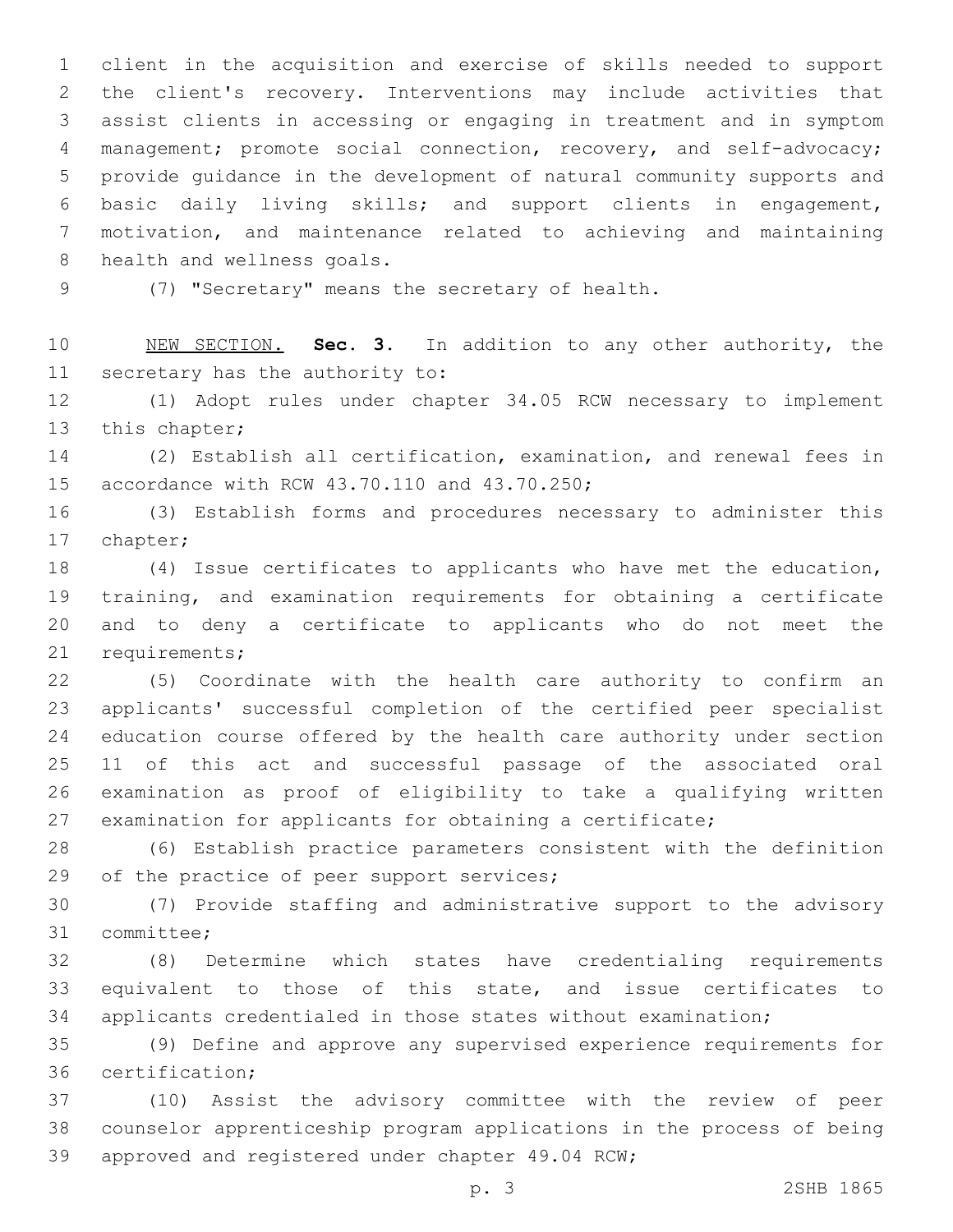(11) Adopt rules implementing a continuing competency program; 2 and

 (12) Establish by rule the procedures for an appeal of an 4 examination failure.

 NEW SECTION. **Sec. 4.** (1) The Washington state certified peer specialist advisory committee is established.

 (2)(a) The advisory committee shall consist of 11 members. Nine members must be certified peer specialists. Those nine members shall be inclusive of mental health peers, substance use disorder peers, community-based peers, peers who work in clinical settings, youth 11 peers, adult peers, and peer supervisors. One member must represent community behavioral health agencies. One member must represent the public at large and may not be a credentialed behavioral health provider. The advisory committee shall be reflective of the community who receives peer services, including people who are Black, indigenous, people of color, and individuals who identify as LGBTQ. All members of the advisory committee must be residents of Washington state. Members may not hold an office in a professional association for peer specialists or be employed by the state. A majority of the members currently serving shall constitute a quorum.

 (b) The members shall be appointed by the secretary to serve three-year terms which may be renewed. Initial members shall be appointed to staggered terms which may be less than three years. Initial membership may vary from the requirements in (a) of this subsection to account for the lack of an available credential for certified peer specialists at the time the advisory committee is established. The advisory committee shall select a chair and vice 28 chair.

 (3) The department and the health care authority, as appropriate, are encouraged to adopt recommendations as submitted by the advisory committee on topics related to the administration of this chapter and provide their rationale for any formal recommendations of the advisory committee that either agency does not adopt, including:

 (a) Advice and recommendations regarding the establishment or 35 implementation of rules related to this chapter;

 (b) Advice, recommendations, and consultation regarding professional boundaries, customary practices, and other aspects of peer support as it relates to complaints, investigations, and other 39 disciplinary actions;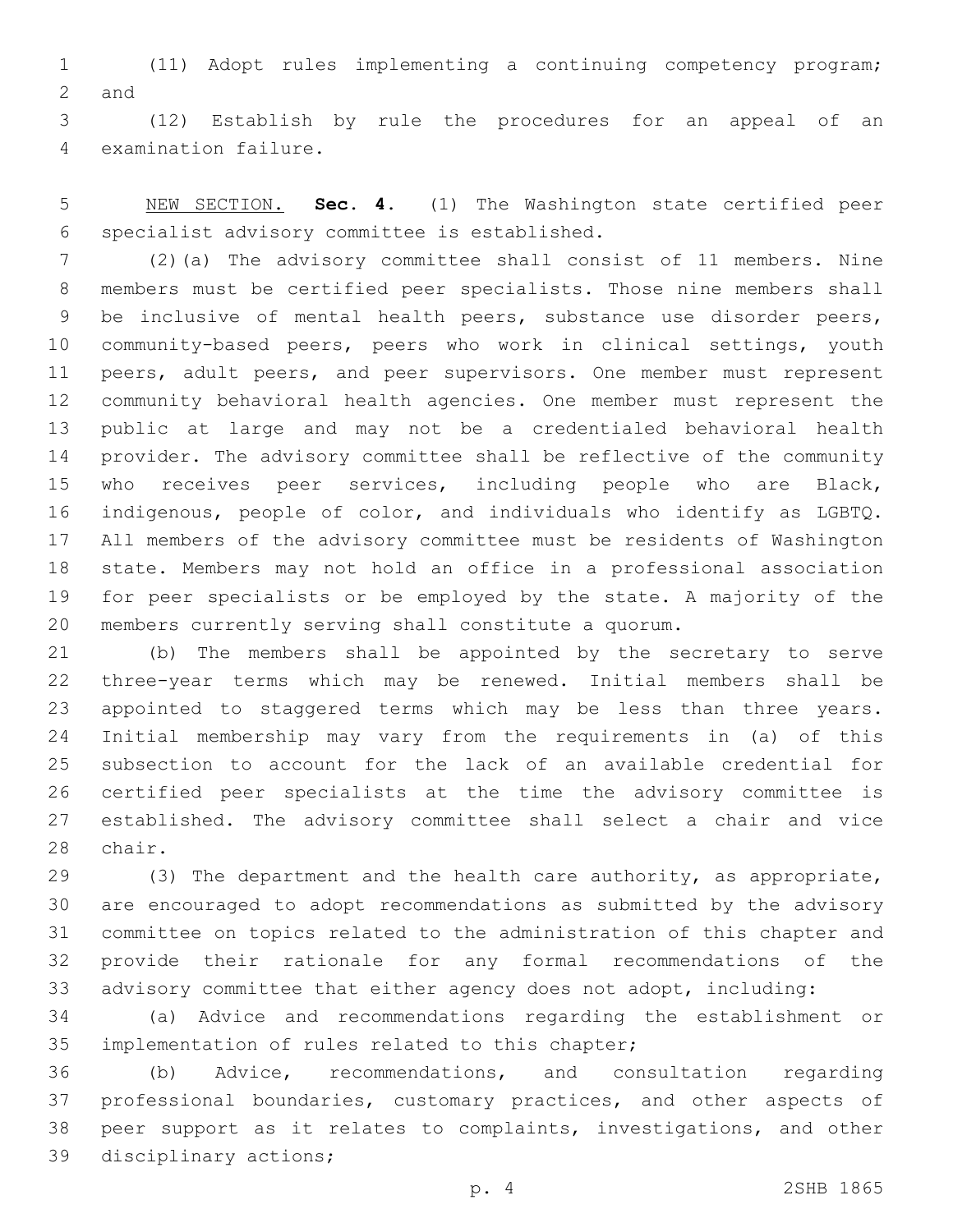(c) Assistance and recommendations to enhance patient and client 2 education;

 (d) Assistance and recommendations regarding the written and oral examination to become a certified peer specialist and the examiners conducting the examinations, including recommendations to assure that the examinations, and the manner in which the examinations are 7 administered, are culturally appropriate;

 (e) Assistance and recommendations regarding any continuing education and continuing competency programs administered under the 10 provisions of this chapter;

 (f) Advice and guidance regarding criteria for certification based on prior experience as a peer specialist attained before July 1, 2024, as described in section 6(2) of this act;

 (g) Recommendations for additional supports that may help those practicing as peer counselors as of the effective date of this 16 section to become certified peer specialists;

 (h) Review of existing health care authority policies and 18 procedures related to peer counselors;

 (i) Advice on approving additional education and training entities, other than the health care authority, to conduct the course of instruction in section 11(1)(a) of this act to expand availability 22 of the course, particularly among black, indigenous, people of color, 23 and individuals who identify as  $LGPQ$ ;

 (j) Advice on approving additional testing entities, other than the health care authority to administer the written and oral examination, including entities owned by black, indigenous, and 27 people of color;

 (k) Advice on long-term planning and growth for the future advancement of the peer specialist profession; and

 (l) Recommendations on recruitment and retention in the peer specialist profession, including among black, indigenous, people of 32 color, and individuals who identify as LGBTQ.

 (4) Committee members are immune from suit in an action, civil or criminal, based on the department's disciplinary proceedings or other 35 official acts performed in good faith.

 (5) Committee members shall be compensated in accordance with RCW 43.03.240, including travel expenses in carrying out his or her authorized duties in accordance with RCW 43.03.050 and 43.03.060.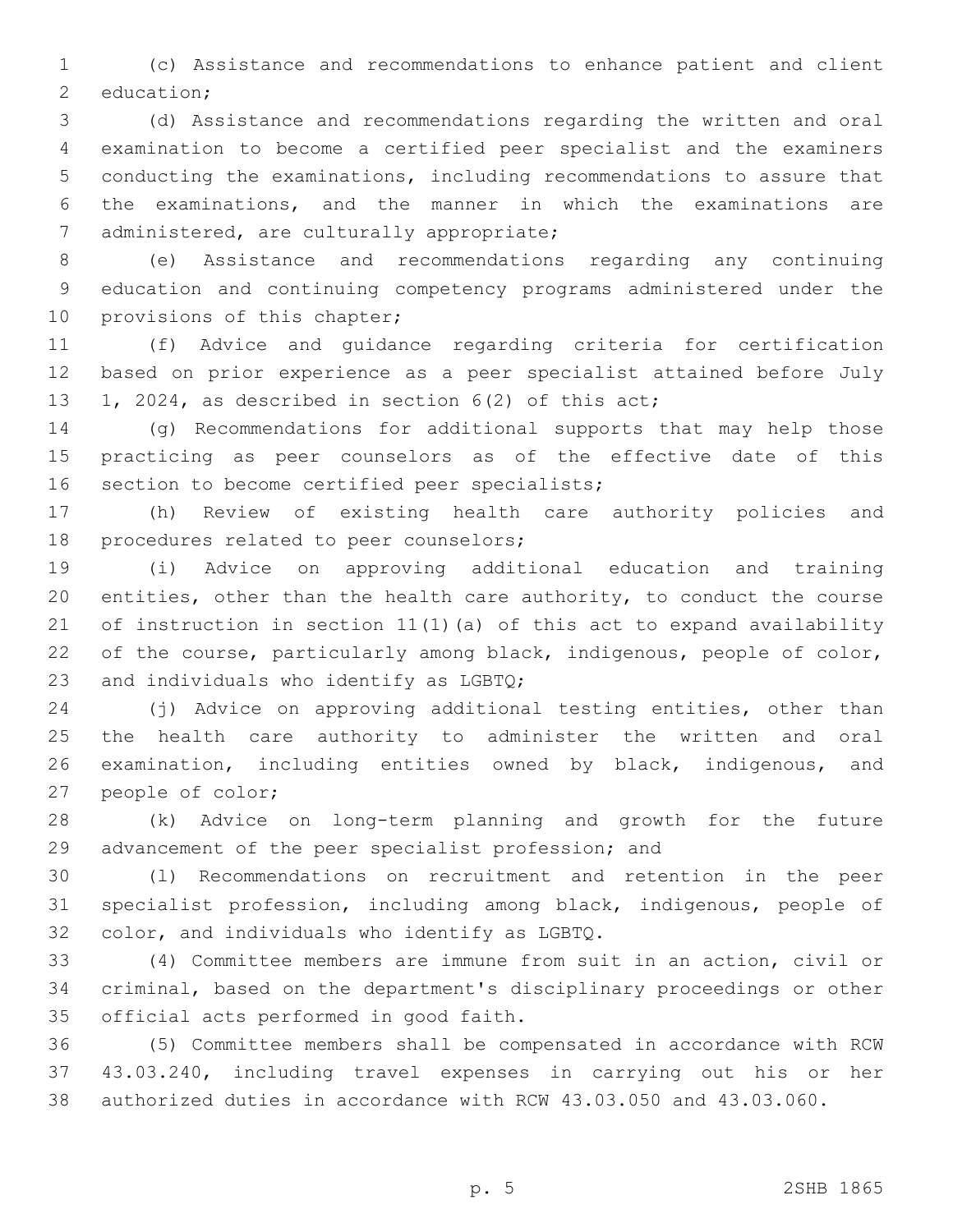NEW SECTION. **Sec. 5.** Nothing in this chapter may be construed to prohibit or restrict:

 (1) An individual who holds a credential issued by this state, other than as a certified peer specialist or certified peer specialist trainee, to engage in the practice of an occupation or profession without obtaining an additional credential from the state. The individual may not use the title certified peer specialist unless the individual holds a credential under this chapter; or

 (2) The practice of peer support services by a person who is employed by the government of the United States while engaged in the performance of duties prescribed by the laws of the United States.

 NEW SECTION. **Sec. 6.** (1) Beginning July 1, 2024, except as provided in subsections (2) and (3) of this section, the secretary shall issue a certificate to engage in the practice of peer support services to any applicant who demonstrates to the satisfaction of the secretary that the applicant meets the following requirements:

 (a) Submission of an attestation to the department that the 18 applicant self-identifies as:

 (i) A person with one or more years of recovery from a mental health condition, substance use disorder, or both; or

 (ii) The parent or legal guardian of a youth who is receiving or 22 has received behavioral health services;

 (b) Successful completion of the education course developed and 24 offered by the health care authority under section 11 of this act;

 (c) Successful passage of an oral examination administered by the health care authority upon completion of the education course offered 27 by the health care authority under section 11 of this act;

 (d) Successful passage of a written examination administered by the health care authority upon completion of the education course 30 offered by the health care authority under section 11 of this act;

 (e) Successful completion of an experience requirement of at least 1,000 supervised hours as a certified peer specialist trainee engaged in the volunteer or paid practice of peer support services, in accordance with the standards in section 7 of this act; and

(f) Payment of the appropriate fee required under this chapter.

 (2) The secretary, with the recommendation of the advisory committee, shall establish criteria for the issuance of a certificate to engage in the practice of peer support services based on prior experience as a peer specialist attained before July 1, 2024. The

p. 6 2SHB 1865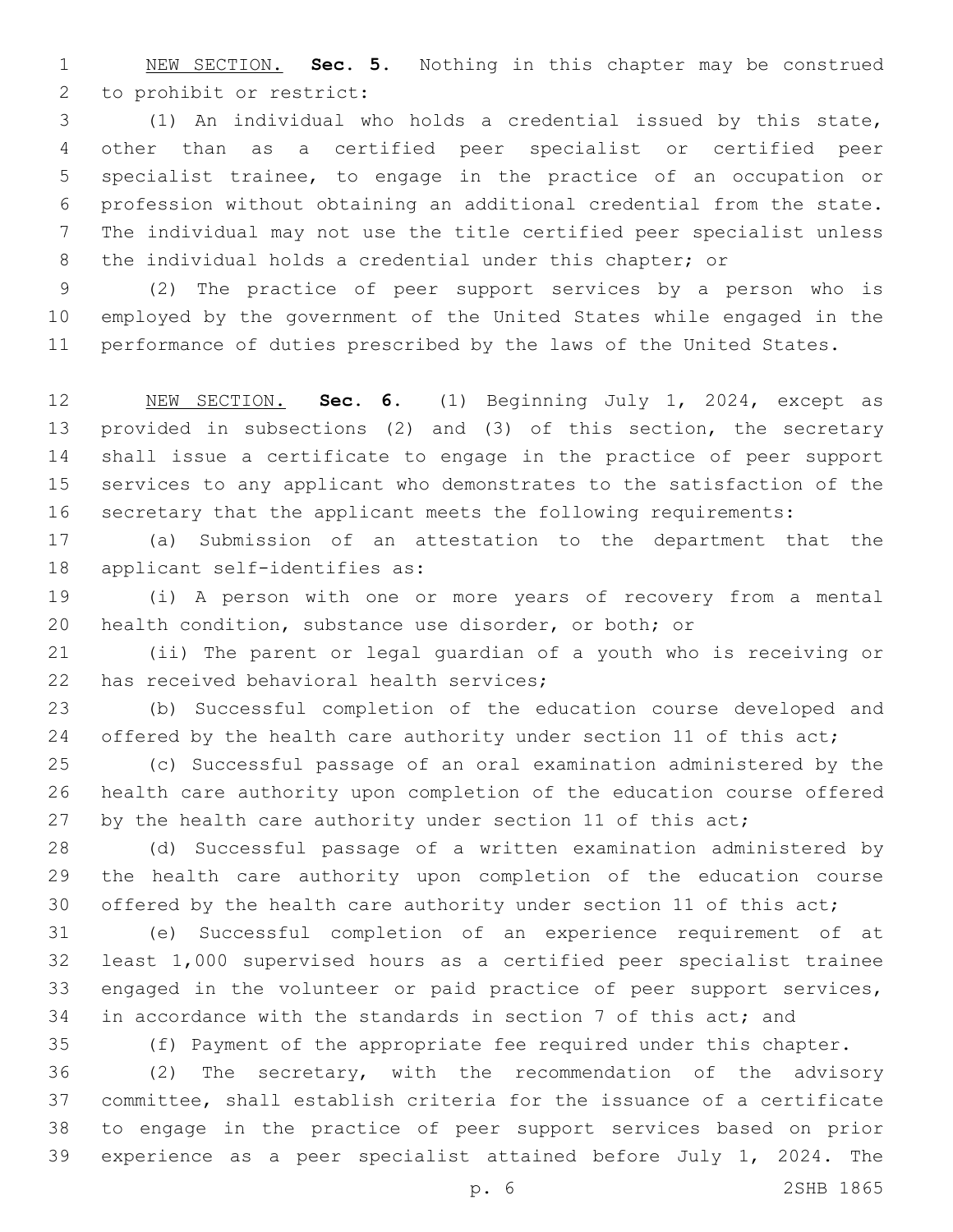criteria shall establish equivalency standards necessary to be deemed to have met the requirements of subsection (1) of this section. An applicant under this subsection shall have until July 1, 2025, to complete any standards in which the applicant is determined to be 5 deficient.

 (3) The secretary, with the recommendation of the advisory committee, shall issue a certificate to engage in the practice of peer support services based on completion of an apprenticeship program registered and approved under chapter 49.04 RCW and reviewed by the advisory committee under section 3 of this act.

 (4) A certificate to engage in the practice of peer support services is valid for two years. A certificate may be renewed upon demonstrating to the department that the certified peer specialist has successfully completed 30 hours of continuing education approved 15 by the department. As part of the continuing education requirement, every six years the applicant must submit proof of successful completion of at least three hours of suicide prevention training and at least six hours of coursework in professional ethics and law, 19 which may include topics under RCW 18.130.180.

 NEW SECTION. **Sec. 7.** (1) The secretary shall issue a certificate to engage in the practice of peer support services as a certified peer specialist trainee to any applicant who demonstrates to the satisfaction of the secretary that:

 (a) The applicant meets the requirements of section 6 (1)(a), 25 (b), (c), (d), and (4) of this act and is working toward the supervised experience requirements to become a certified peer 27 specialist under this chapter; or

 (b) The applicant is enrolled in an apprenticeship program registered and approved under chapter 49.04 RCW and approved by the 30 secretary under section 3 of this act.

 (2) An applicant seeking to become a certified peer specialist trainee under this section shall submit to the secretary for approval an attestation, in accordance with rules adopted by the department, that the certified peer specialist trainee is actively pursuing the supervised experience requirements of section 6(1)(d) of this act. This attestation must be updated with the trainee's annual renewal.

 (3) A certified peer specialist trainee certified under this section may practice only under the supervision of an approved supervisor. Supervision may be provided through distance supervision.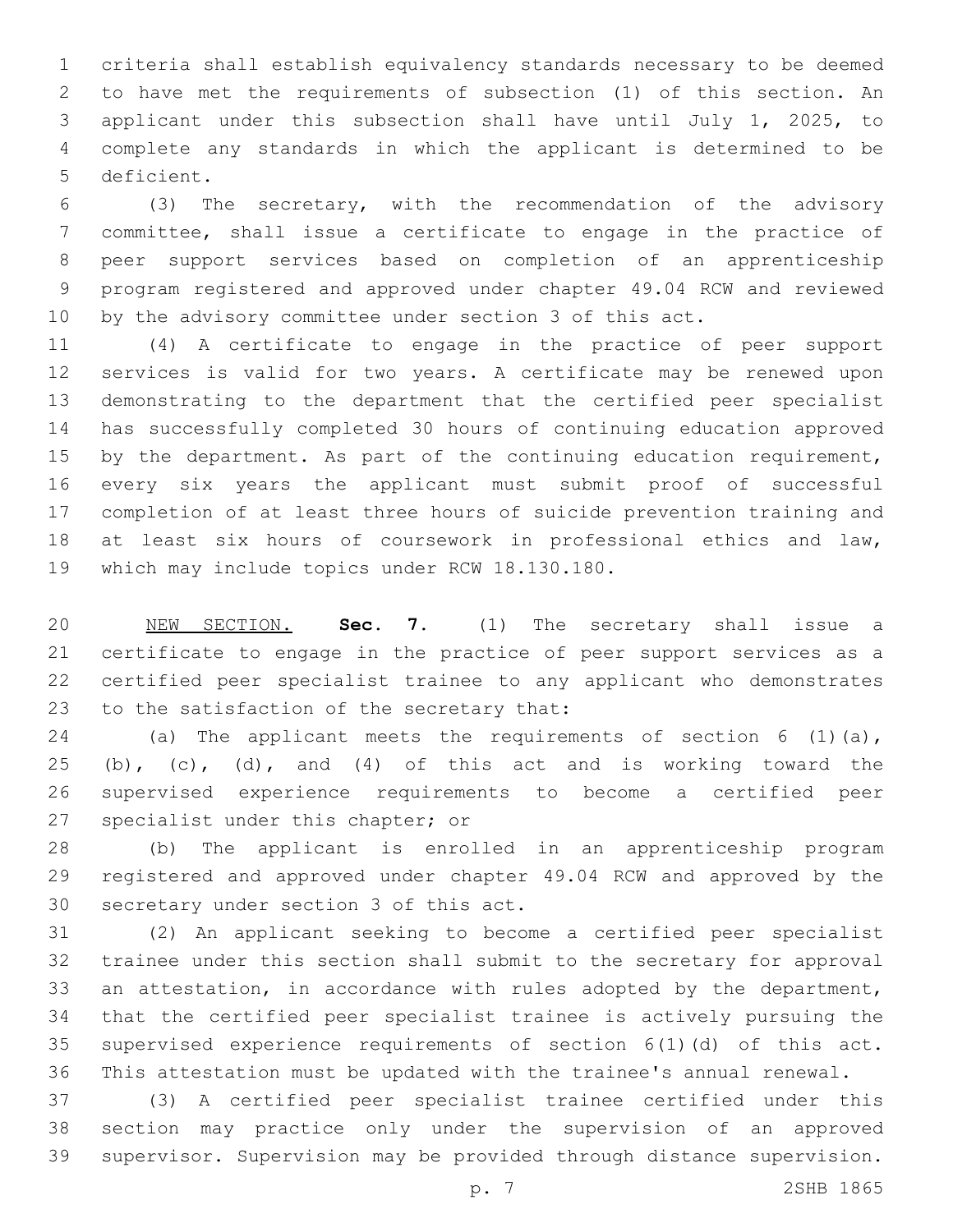Supervision may be provided by an approved supervisor who is employed by the same employer that employs the certified peer specialist trainee or by an arrangement made with a third-party approved supervisor to provide supervision, or a combination of both types of 5 approved supervisors.

 (4) A certified peer specialist trainee certificate is valid for 7 one year and may only be renewed four times.

 NEW SECTION. **Sec. 8.** (1) The date and location of written examinations must be established by the health care authority. Applicants who have been found by the health care authority to meet other requirements for obtaining a certificate must be scheduled for the next examination following the filing of the application. The health care authority shall establish by rule the examination application deadline.

 (2) The health care authority shall administer written examinations to each applicant, by means determined most effective, 17 on subjects appropriate to the scope of practice, as applicable. The examinations must be limited to the purpose of determining whether the applicant possesses the minimum skill and knowledge necessary to 20 practice competently.

 (3) The examination materials, all grading of the materials, and the grading of any practical work must be preserved for a period of not less than one year after the health care authority has made and published the decisions. All examinations must be conducted under 25 fair and wholly impartial methods.

 (4) Any applicant failing to make the required grade in the first written examination may take up to three subsequent written examinations as the applicant desires upon prepaying a fee determined by the health care authority for each subsequent written examination. Upon failing four written examinations, the health care authority may invalidate the original application and require remedial education before the person may take future written examinations.

 (5) The health care authority may approve a written examination prepared or administered by a private organization that credentials and renews credentials for peer counselors, or an association of credentialing agencies, for use by an applicant in meeting the 37 credentialing requirements.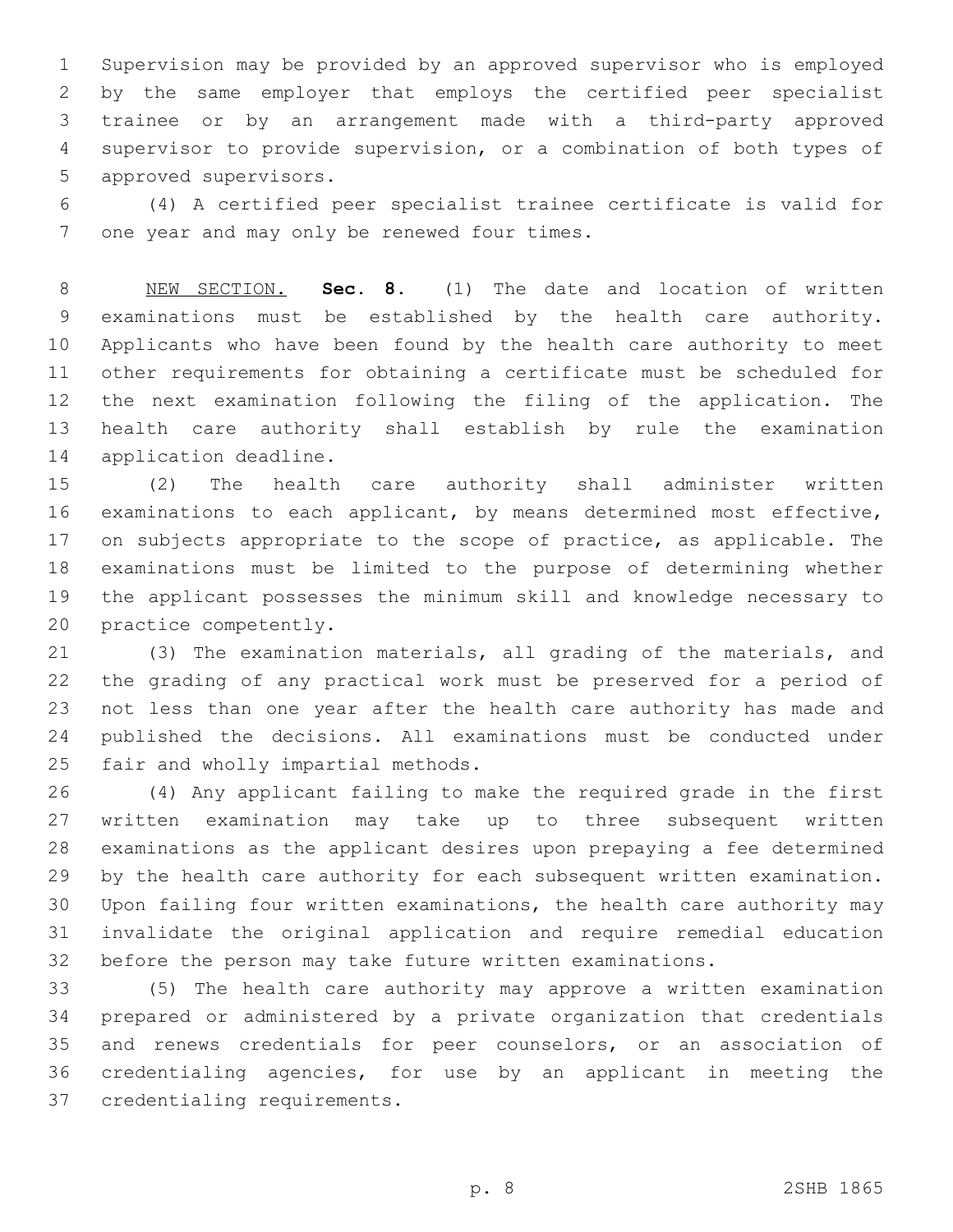NEW SECTION. **Sec. 9.** The secretary shall establish, by rule, the requirements and fees for renewal of a certificate issued pursuant to this chapter. Fees must be established in accordance with RCW 43.70.110 and 43.70.250. Failure to renew the certificate invalidates the certificate and all privileges granted by the certificate. If a certificate has lapsed for a period longer than three years, the person shall demonstrate competence to the satisfaction of the secretary by completing continuing competency requirements or meeting other standards determined by the secretary.

 NEW SECTION. **Sec. 10.** The uniform disciplinary act, chapter 18.130 RCW, governs uncertified practice of peer support services, the issuance and denial of certificates, and the discipline of certified peer specialists and certified peer specialist trainees under this chapter.

 NEW SECTION. **Sec. 11.** A new section is added to chapter 71.24 16 RCW to read as follows:

 (1)(a) By January 1, 2024, the authority must develop a course of instruction to become a certified peer specialist under chapter 18.--- RCW (the new chapter created in section 18 of this act). The course must be approximately 80 hours in duration and based upon the curriculum offered by the authority in its peer counselor training as of the effective date of this section, as well as additional instruction in the principles of recovery coaching and suicide prevention. The authority shall establish a peer engagement process to receive suggestions regarding subjects to be covered in the 80- hour curriculum beyond those addressed in the peer counselor training curriculum and recovery coaching and suicide prevention curricula, including the cultural appropriateness of the 80-hour training. The education course must be taught by certified peer specialists. The education course must be offered by the authority with sufficient frequency to accommodate the demand for training and the needs of the workforce. The authority must establish multiple configurations for 33 offering the education course, including offering the course as an uninterrupted course with longer class hours held on consecutive days for students seeking accelerated completion of the course and as an extended course with reduced daily class hours, possibly with multiple days between classes, to accommodate students with other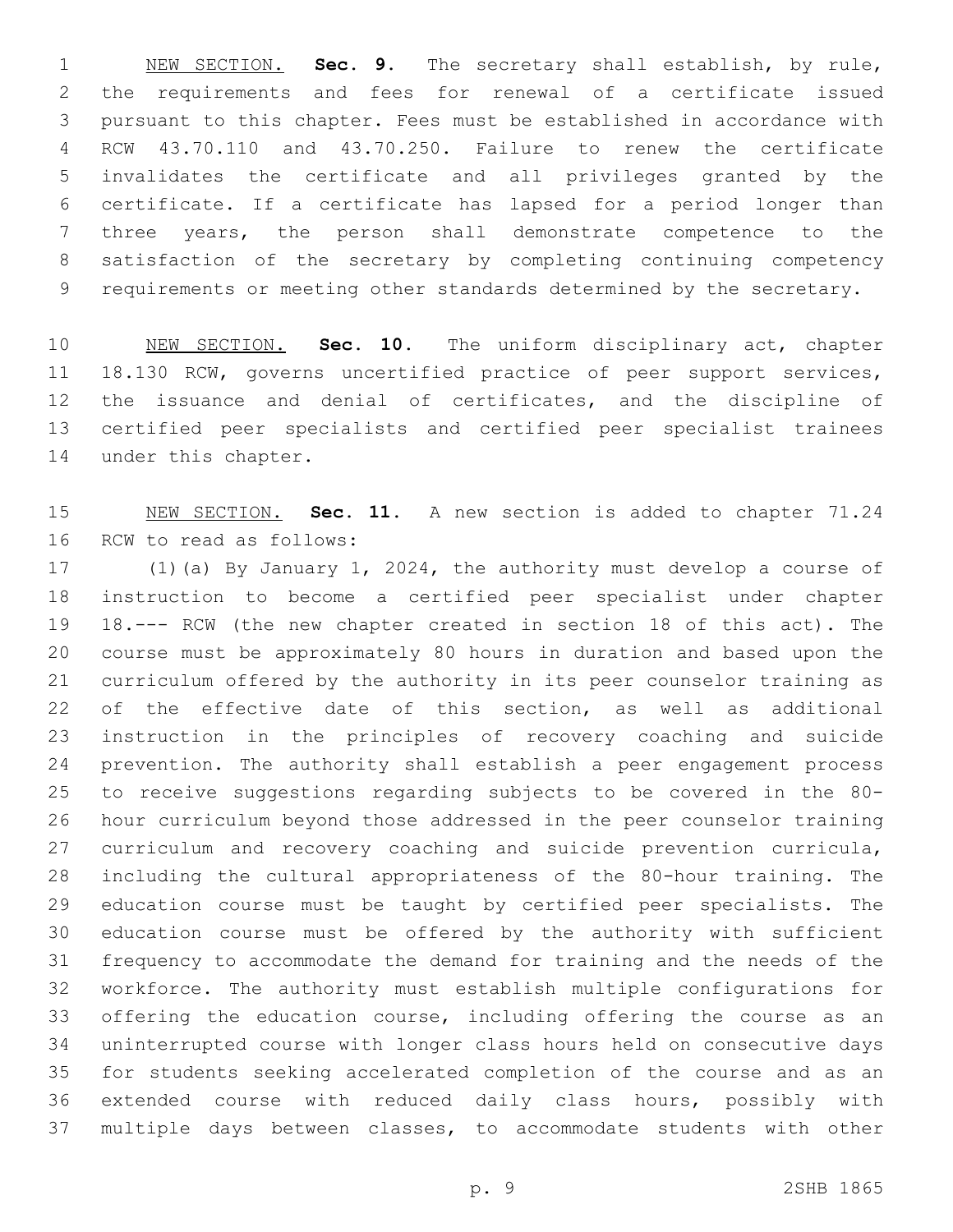commitments. Upon completion of the education course, the student must pass an oral examination administered by the course trainer.

 (b) The authority shall develop an expedited course of instruction that consists of only those portions of the curriculum required under (a) of this subsection that exceed the authority's certified peer counselor training curriculum as it exists on the effective date of this section. The expedited training shall focus on assisting persons who completed the authority's certified peer counselor training as it exists on the effective date of this section to meet the education requirements for certification under section 6 11 of this act.

 (2) By January 1, 2024, the authority must develop a training course for certified peer specialists providing supervision to certified peer specialist trainees under section 7 of this act.

 (3)(a) By July 1, 2024, the authority shall offer a 40-hour specialized training course in peer crisis response services for peer specialists certified under chapter 18.--- RCW (the new chapter created in section 18 of this act) who are working as peer crisis responders. The training shall incorporate best practices for responding to 988 behavioral health crisis line calls, as well as processes for co-response with law enforcement when necessary.

 (b) Beginning July 1, 2025, any entity that uses certified peer specialists as peer crisis responders, may only use certified peer specialists who have completed the training course established by (a) of this subsection. A behavioral health agency that uses certified peer specialists to work as peer crisis responders must maintain the records of the completion of the training course for those certified peer specialists who provide these services and make the records available to the state agency for auditing or certification purposes.

 (4) By July 1, 2024, the authority shall offer a course designed to inform licensed or certified behavioral health agencies of the benefits of incorporating certified peer specialists and certified peer specialist trainees into their clinical staff and best practices for incorporating their services. The authority shall encourage entities that hire certified peer specialists and certified peer specialist trainees, including licensed or certified behavioral health agencies, hospitals, primary care offices, and other entities, to have appropriate staff attend the training by making it available 39 in multiple formats.

(5) The authority shall:40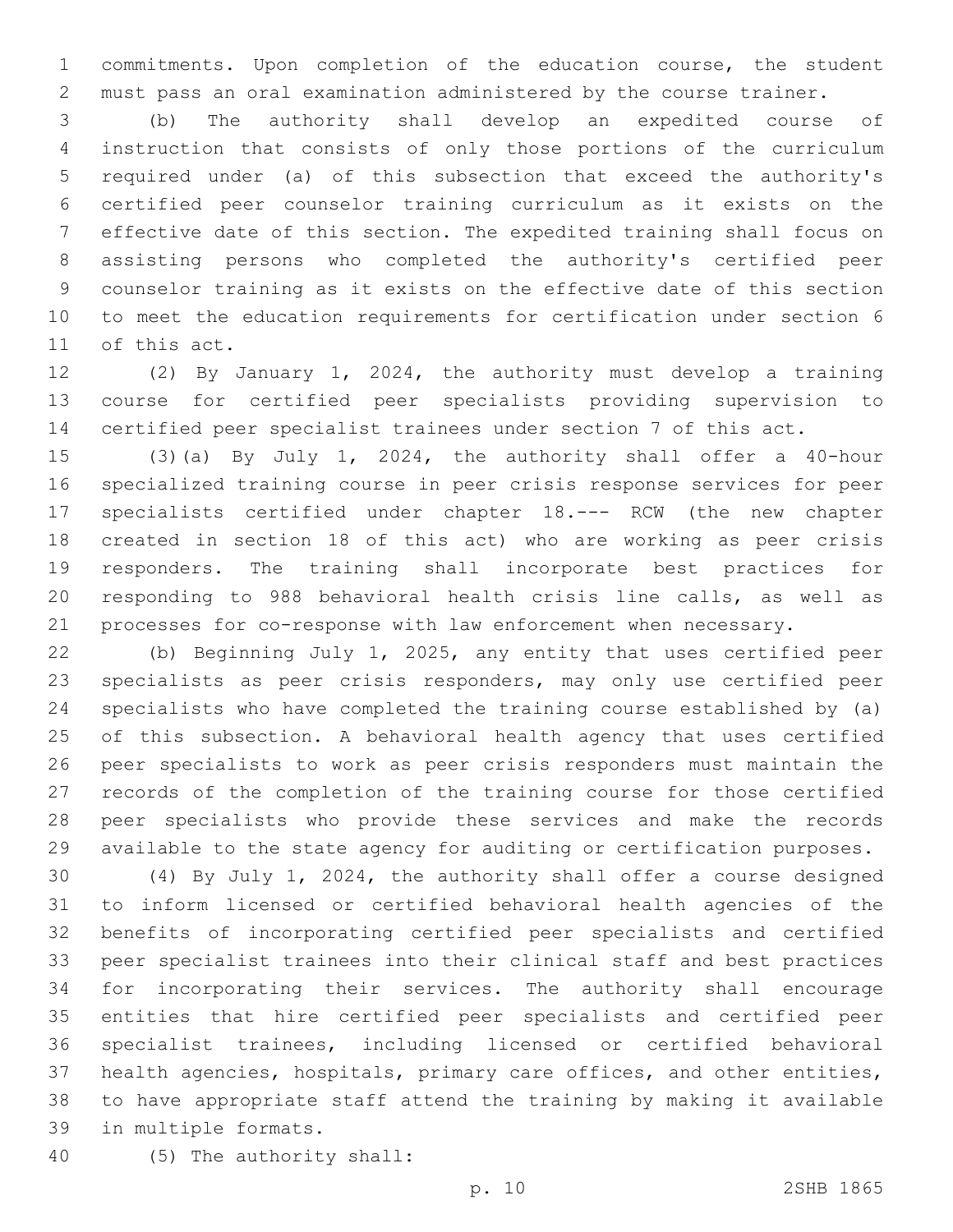(a) Hire clerical, administrative, investigative, and other staff as needed to implement this section to serve as examiners for any practical oral or written examination and assure that the examiners are trained to administer examinations in a culturally appropriate manner and represent the diversity of applicants being tested. The authority shall adopt procedures to allow for appropriate accommodations for persons with a learning disability, other disabilities, and other needs and assure that staff involved in the 9 administration of examinations are trained on those procedures;

 (b) Develop oral and written examinations required under this section. The initial examinations shall be adapted from those used by the authority as of the effective date of this section and modified pursuant to input and comments from the Washington state peer specialist advisory committee. The authority shall assure that the 15 examinations are culturally appropriate;

 (c) Prepare, grade, and administer, or supervise the grading and administration of written examinations for obtaining a certificate;

 (d) Approve entities to provide the educational courses required 19 by this section and approve entities to prepare, grade, and administer written examinations for the educational courses required by this section. In establishing approval criteria, the authority shall consider the recommendations of the Washington state peer 23 specialist advisory committee; and

 (e) Develop examination preparation materials and make them available to students enrolled in the courses established under this section in multiple formats, including specialized examination preparation support for students with higher barriers to passing the 28 written examination.

 (6) For the purposes of this section, the term "peer crisis responder" means a peer specialist certified under chapter 18.--- RCW (the new chapter created in section 18 of this act) who has completed the training under subsection (3) of this section whose job involves responding to behavioral health emergencies, including those dispatched through a 988 crisis hotline or the 911 system.

 NEW SECTION. **Sec. 12.** A new section is added to chapter 71.24 36 RCW to read as follows:

 Behavioral health agencies must reduce the caseload for approved supervisors who are providing supervision to certified peer specialist trainees seeking certification under chapter 18.--- RCW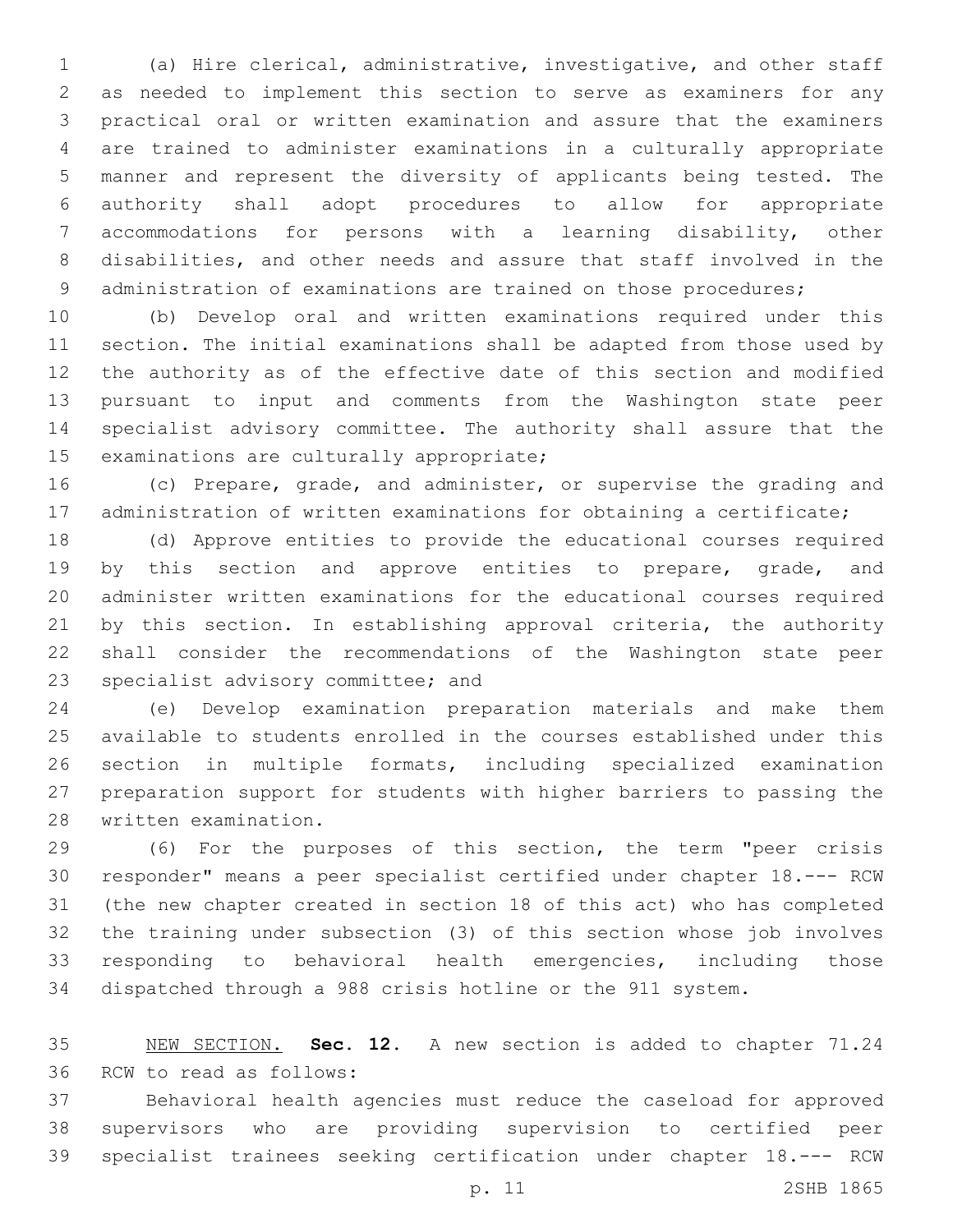(the new chapter created in section 18 of this act), in accordance with standards established by the Washington state certified peer 3 specialist advisory committee.

 NEW SECTION. **Sec. 13.** A new section is added to chapter 71.24 5 RCW to read as follows:

 A person who is registered as an agency-affiliated counselor under chapter 18.19 RCW who engages in the practice of peer support services and whose agency, as defined in RCW 18.19.020, bills medical assistance for those services must hold a certificate as a certified peer specialist or certified peer specialist trainee under chapter 18.--- RCW (the new chapter created in section 18 of this act) no 12 later than January 1, 2026.

 NEW SECTION. **Sec. 14.** By January 1, 2025, the office of the insurance commissioner shall make recommendations to health carriers regarding appropriate use of certified peer specialists and certified peer specialist trainees, network adequacy for certified peer specialists and certified peer specialist trainees, and steps to incorporate certified peer specialists and certified peer specialist trainees into commercial provider networks. The commissioner may adopt any rules related to recommendations developed pursuant to this section.

 **Sec. 15.** RCW 18.130.040 and 2021 c 179 s 7 are each amended to 23 read as follows:

 (1) This chapter applies only to the secretary and the boards and commissions having jurisdiction in relation to the professions licensed under the chapters specified in this section. This chapter does not apply to any business or profession not licensed under the 28 chapters specified in this section.

 (2)(a) The secretary has authority under this chapter in relation 30 to the following professions:

 (i) Dispensing opticians licensed and designated apprentices 32 under chapter 18.34 RCW;

(ii) Midwives licensed under chapter 18.50 RCW;

(iii) Ocularists licensed under chapter 18.55 RCW;

 (iv) Massage therapists and businesses licensed under chapter 36 18.108 RCW;

(v) Dental hygienists licensed under chapter 18.29 RCW;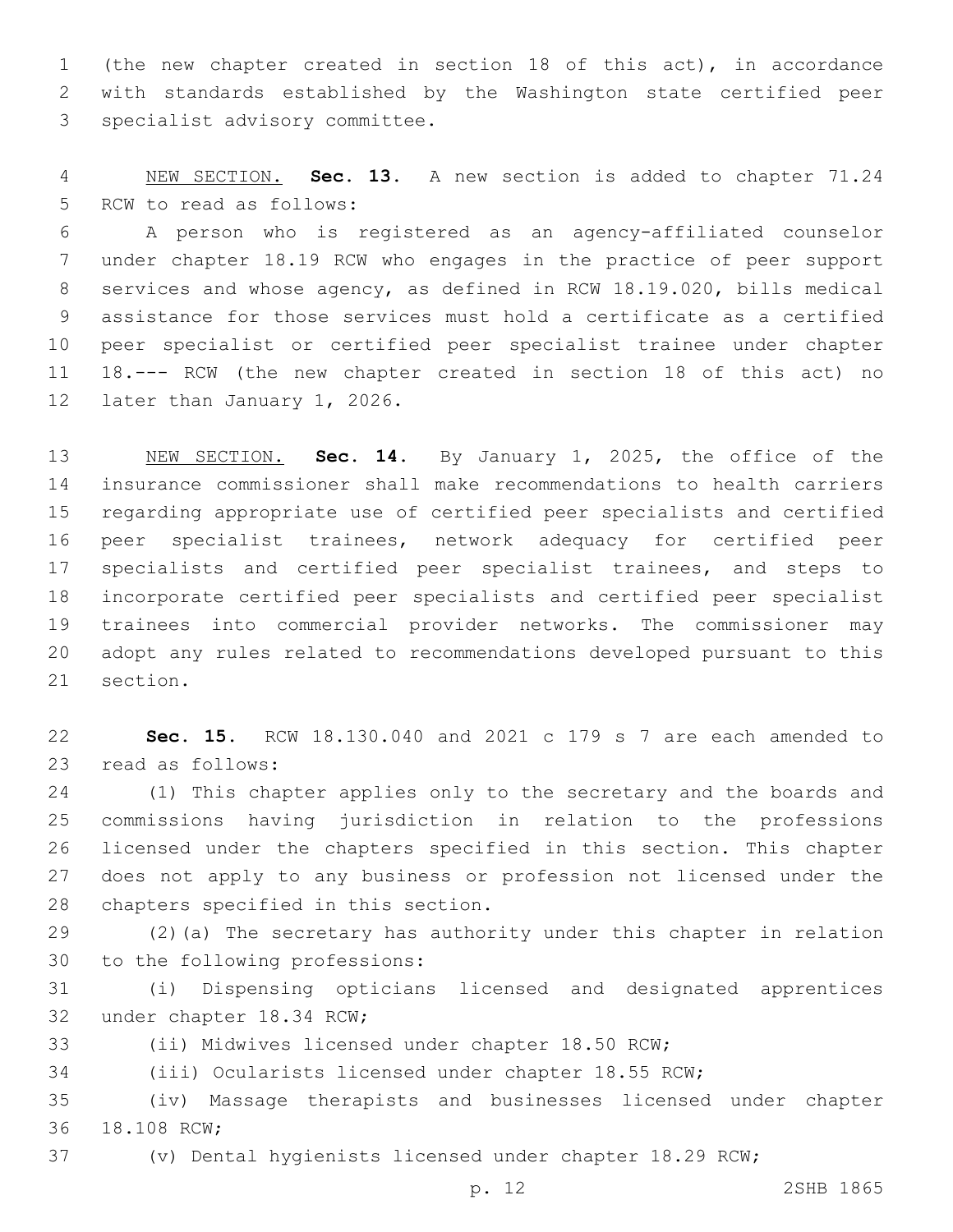(vi) Acupuncturists or acupuncture and Eastern medicine 2 practitioners licensed under chapter 18.06 RCW;

 (vii) Radiologic technologists certified and X-ray technicians 4 registered under chapter 18.84 RCW;

 (viii) Respiratory care practitioners licensed under chapter 18.89 RCW;6

 (ix) Hypnotherapists and agency affiliated counselors registered 8 and advisors and counselors certified under chapter 18.19 RCW;

 (x) Persons licensed as mental health counselors, mental health counselor associates, marriage and family therapists, marriage and family therapist associates, social workers, social work associates— advanced, and social work associates—independent clinical under 13 chapter 18.225 RCW;

 (xi) Persons registered as nursing pool operators under chapter 15 18.52C RCW;

 (xii) Nursing assistants registered or certified or medication 17 assistants endorsed under chapter 18.88A RCW;

 (xiii) Dietitians and nutritionists certified under chapter 19 18.138 RCW:

 (xiv) Substance use disorder professionals, substance use disorder professional trainees, or co-occurring disorder specialists 22 certified under chapter 18.205 RCW;

 (xv) Sex offender treatment providers and certified affiliate sex offender treatment providers certified under chapter 18.155 RCW;

 (xvi) Persons licensed and certified under chapter 18.73 RCW or 26 RCW 18.71.205;

 (xvii) Orthotists and prosthetists licensed under chapter 18.200 28 RCW;

 (xviii) Surgical technologists registered under chapter 18.215 30 RCW:

(xix) Recreational therapists under chapter 18.230 RCW;

 (xx) Animal massage therapists certified under chapter 18.240 33 RCW:

(xxi) Athletic trainers licensed under chapter 18.250 RCW;

(xxii) Home care aides certified under chapter 18.88B RCW;

(xxiii) Genetic counselors licensed under chapter 18.290 RCW;

(xxiv) Reflexologists certified under chapter 18.108 RCW;

 (xxv) Medical assistants-certified, medical assistants-hemodialysis technician, medical assistants-phlebotomist, forensic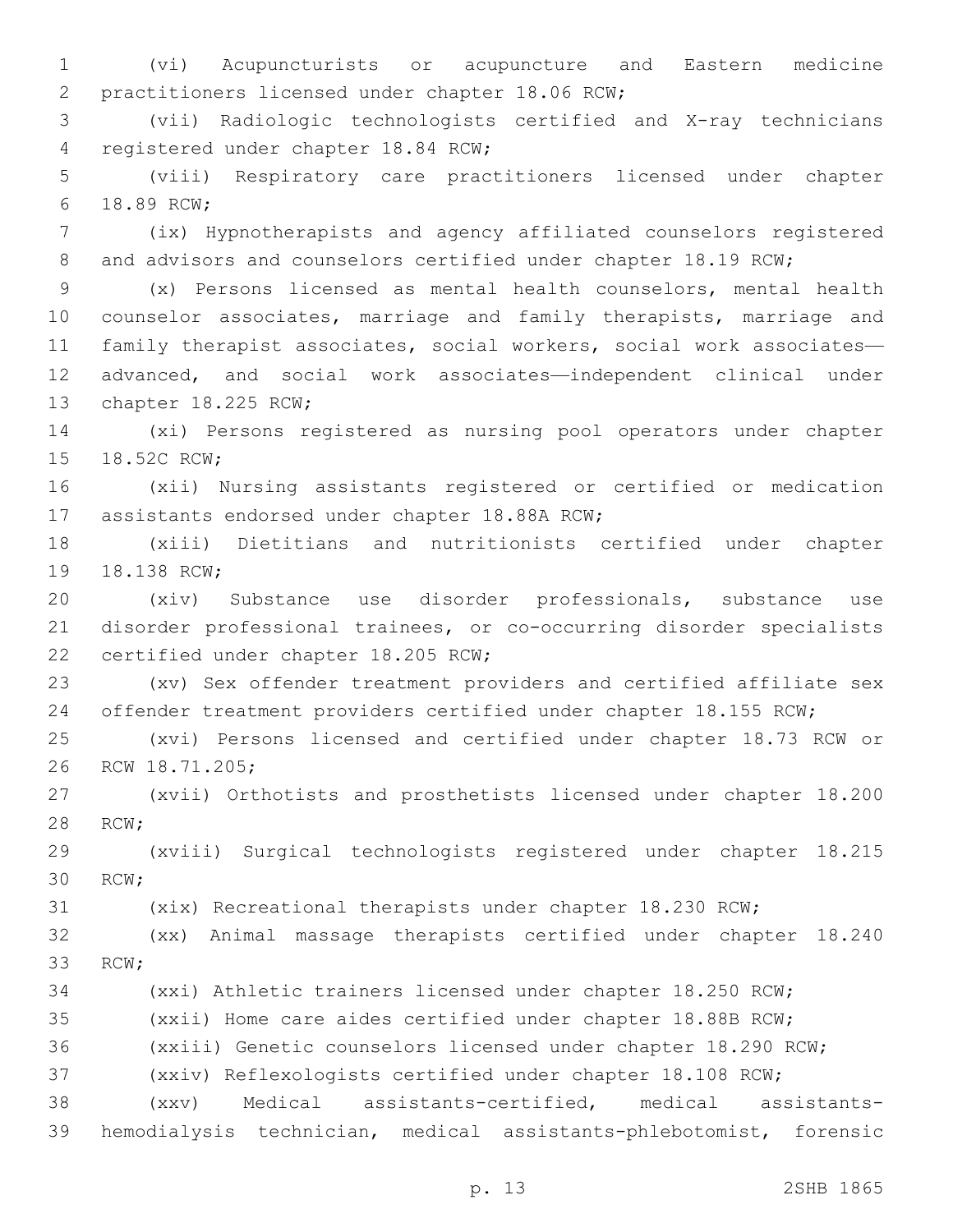phlebotomist, and medical assistants-registered certified and registered under chapter 18.360 RCW; ((and))

 (xxvi) Behavior analysts, assistant behavior analysts, and 4 behavior technicians under chapter 18.380 RCW; and

 (xxvii) Certified peer specialists and certified peer specialist trainees under chapter 18.--- RCW (the new chapter created in section 7 18 of this act).

 (b) The boards and commissions having authority under this 9 chapter are as follows:

 (i) The podiatric medical board as established in chapter 18.22 11 RCW;

 (ii) The chiropractic quality assurance commission as established 13 in chapter 18.25 RCW;

 (iii) The dental quality assurance commission as established in chapter 18.32 RCW governing licenses issued under chapter 18.32 RCW, licenses and registrations issued under chapter 18.260 RCW, and 17 certifications issued under chapter 18.350 RCW;

 (iv) The board of hearing and speech as established in chapter 19 18.35 RCW;

 (v) The board of examiners for nursing home administrators as 21 established in chapter 18.52 RCW;

 (vi) The optometry board as established in chapter 18.54 RCW governing licenses issued under chapter 18.53 RCW;

 (vii) The board of osteopathic medicine and surgery as established in chapter 18.57 RCW governing licenses issued under 26 chapter 18.57 RCW;

 (viii) The pharmacy quality assurance commission as established in chapter 18.64 RCW governing licenses issued under chapters 18.64 29 and 18.64A RCW;

 (ix) The Washington medical commission as established in chapter 18.71 RCW governing licenses and registrations issued under chapters 32 18.71 and 18.71A RCW;

 (x) The board of physical therapy as established in chapter 18.74 34 RCW;

 (xi) The board of occupational therapy practice as established in 36 chapter 18.59 RCW;

 (xii) The nursing care quality assurance commission as established in chapter 18.79 RCW governing licenses and registrations 39 issued under that chapter;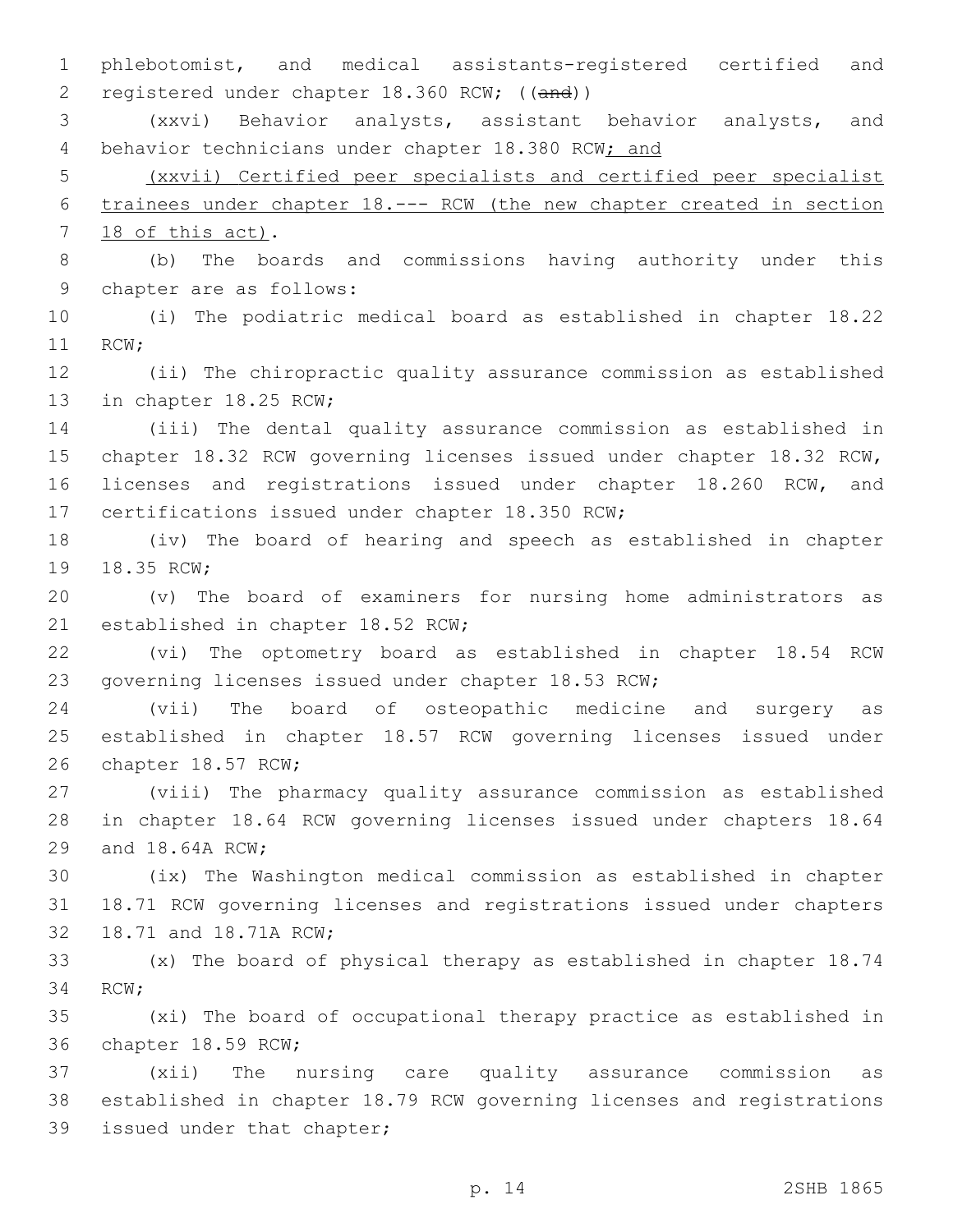(xiii) The examining board of psychology and its disciplinary 2 committee as established in chapter 18.83 RCW;

 (xiv) The veterinary board of governors as established in chapter 18.92 RCW;4

 (xv) The board of naturopathy established in chapter 18.36A RCW, governing licenses and certifications issued under that chapter; and (xvi) The board of denturists established in chapter 18.30 RCW.

 (3) In addition to the authority to discipline license holders, the disciplining authority has the authority to grant or deny licenses. The disciplining authority may also grant a license subject 11 to conditions.

 (4) All disciplining authorities shall adopt procedures to ensure substantially consistent application of this chapter, the uniform disciplinary act, among the disciplining authorities listed in 15 subsection (2) of this section.

 **Sec. 16.** RCW 18.130.175 and 2019 c 446 s 43 and 2019 c 444 s 21 are each reenacted and amended to read as follows:

 (1) In lieu of disciplinary action under RCW 18.130.160 and if the disciplining authority determines that the unprofessional conduct may be the result of substance abuse, the disciplining authority may refer the license holder to a voluntary substance abuse monitoring 22 program approved by the disciplining authority.

 The cost of the treatment shall be the responsibility of the license holder, but the responsibility does not preclude payment by an employer, existing insurance coverage, or other sources. Primary alcoholism or other drug addiction treatment shall be provided by approved treatment programs under RCW 70.96A.020 or by any other provider approved by the entity or the commission. However, nothing shall prohibit the disciplining authority from approving additional services and programs as an adjunct to primary alcoholism or other drug addiction treatment. The disciplining authority may also approve the use of out-of-state programs. Referral of the license holder to the program shall be done only with the consent of the license holder. Referral to the program may also include probationary conditions for a designated period of time. If the license holder does not consent to be referred to the program or does not successfully complete the program, the disciplining authority may take appropriate action under RCW 18.130.160 which includes suspension of the license unless or until the disciplining authority,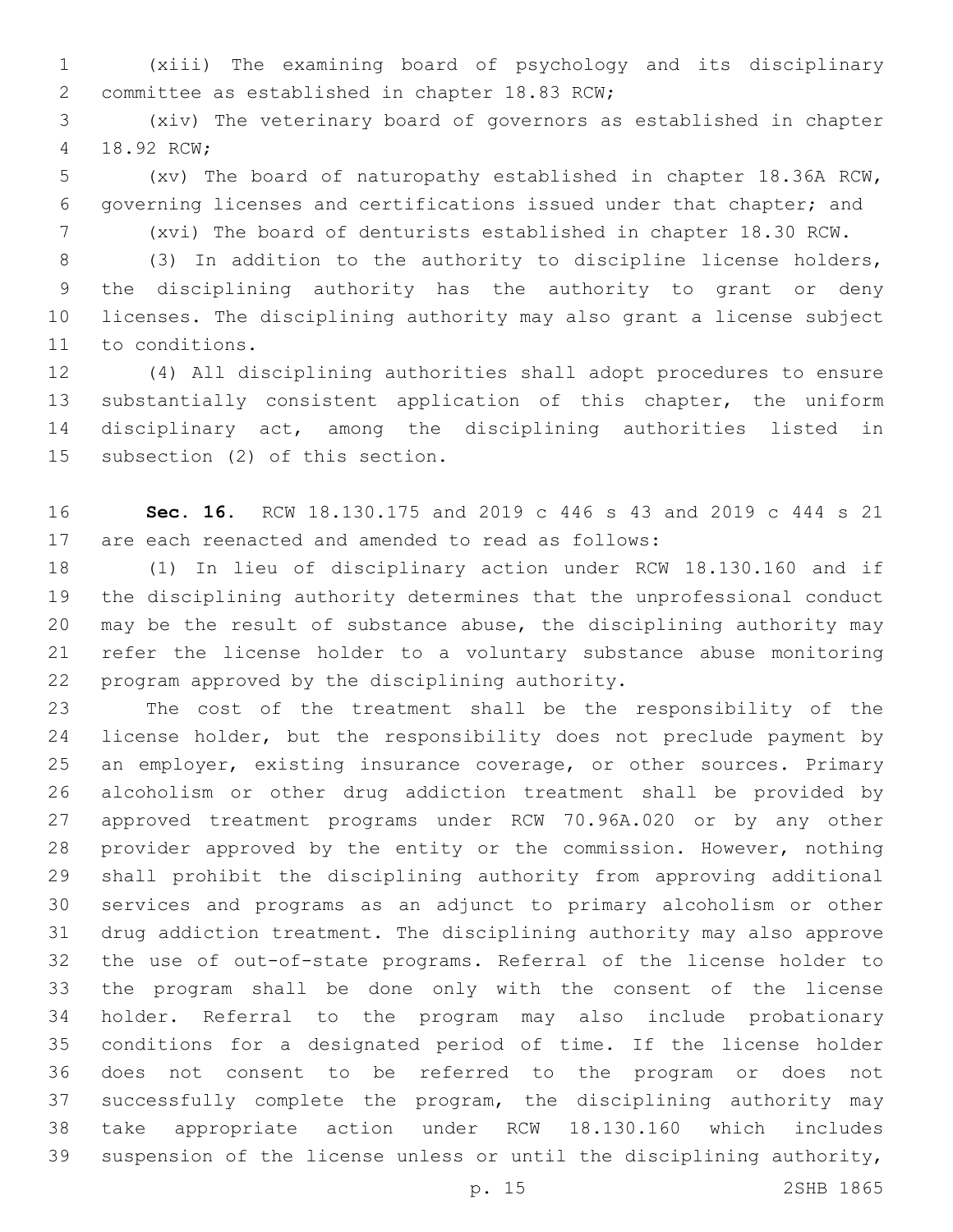in consultation with the director of the voluntary substance abuse monitoring program, determines the license holder is able to practice safely. The secretary shall adopt uniform rules for the evaluation by the disciplining authority of a relapse or program violation on the part of a license holder in the substance abuse monitoring program. The evaluation shall encourage program participation with additional conditions, in lieu of disciplinary action, when the disciplining authority determines that the license holder is able to continue to 9 practice with reasonable skill and safety.

 (2) In addition to approving substance abuse monitoring programs 11 that may receive referrals from the disciplining authority, the disciplining authority may establish by rule requirements for participation of license holders who are not being investigated or monitored by the disciplining authority for substance abuse. License holders voluntarily participating in the approved programs without being referred by the disciplining authority shall not be subject to disciplinary action under RCW 18.130.160 for their substance abuse, and shall not have their participation made known to the disciplining 19 authority, if they meet the requirements of this section and the 20 program in which they are participating.

 (3) The license holder shall sign a waiver allowing the program to release information to the disciplining authority if the licensee does not comply with the requirements of this section or is unable to practice with reasonable skill or safety. The substance abuse program shall report to the disciplining authority any license holder who fails to comply with the requirements of this section or the program 27 or who, in the opinion of the program, is unable to practice with reasonable skill or safety. License holders shall report to the disciplining authority if they fail to comply with this section or do not complete the program's requirements. License holders may, upon the agreement of the program and disciplining authority, reenter the program if they have previously failed to comply with this section.

 (4) The treatment and pretreatment records of license holders referred to or voluntarily participating in approved programs shall be confidential, shall be exempt from chapter 42.56 RCW, and shall not be subject to discovery by subpoena or admissible as evidence except for monitoring records reported to the disciplining authority for cause as defined in subsection (3) of this section. Monitoring records relating to license holders referred to the program by the disciplining authority or relating to license holders reported to the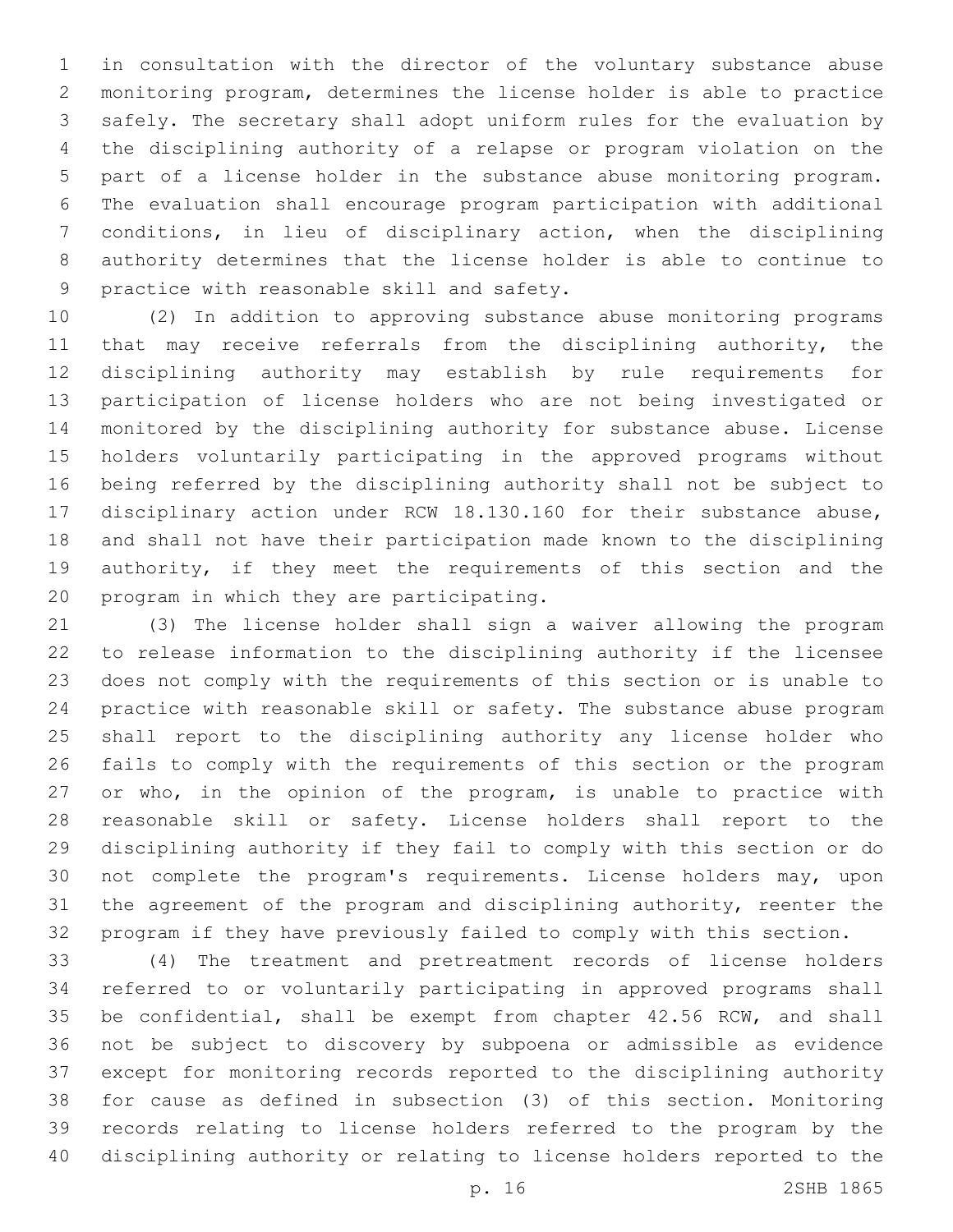disciplining authority by the program for cause, shall be released to the disciplining authority at the request of the disciplining authority. Records held by the disciplining authority under this section shall be exempt from chapter 42.56 RCW and shall not be subject to discovery by subpoena except by the license holder.

 (5) "Substance abuse," as used in this section, means the impairment, as determined by the disciplining authority, of a license 8 holder's professional services by an addiction to, a dependency on, or the use of alcohol, legend drugs, or controlled substances.

 (6) This section does not affect an employer's right or ability to make employment-related decisions regarding a license holder. This section does not restrict the authority of the disciplining authority to take disciplinary action for any other unprofessional conduct.

 (7) A person who, in good faith, reports information or takes action in connection with this section is immune from civil liability 16 for reporting information or taking the action.

 (a) The immunity from civil liability provided by this section shall be liberally construed to accomplish the purposes of this section and the persons entitled to immunity shall include:

(i) An approved monitoring treatment program;20

(ii) The professional association operating the program;

 (iii) Members, employees, or agents of the program or 23 association:

 (iv) Persons reporting a license holder as being possibly impaired or providing information about the license holder's 26 impairment; and

 (v) Professionals supervising or monitoring the course of the impaired license holder's treatment or rehabilitation.

 (b) The courts are strongly encouraged to impose sanctions on clients and their attorneys whose allegations under this subsection are not made in good faith and are without either reasonable 32 objective, substantive grounds, or both.

 (c) The immunity provided in this section is in addition to any 34 other immunity provided by law.

 (8) In the case of a person who is applying to be a substance use disorder professional or substance use disorder professional trainee certified under chapter 18.205 RCW, an agency affiliated counselor registered under chapter 18.19 RCW, or a peer specialist or peer specialist trainee certified under chapter 18.--- RCW (the new 40 chapter created in section 18 of this act), if the person is: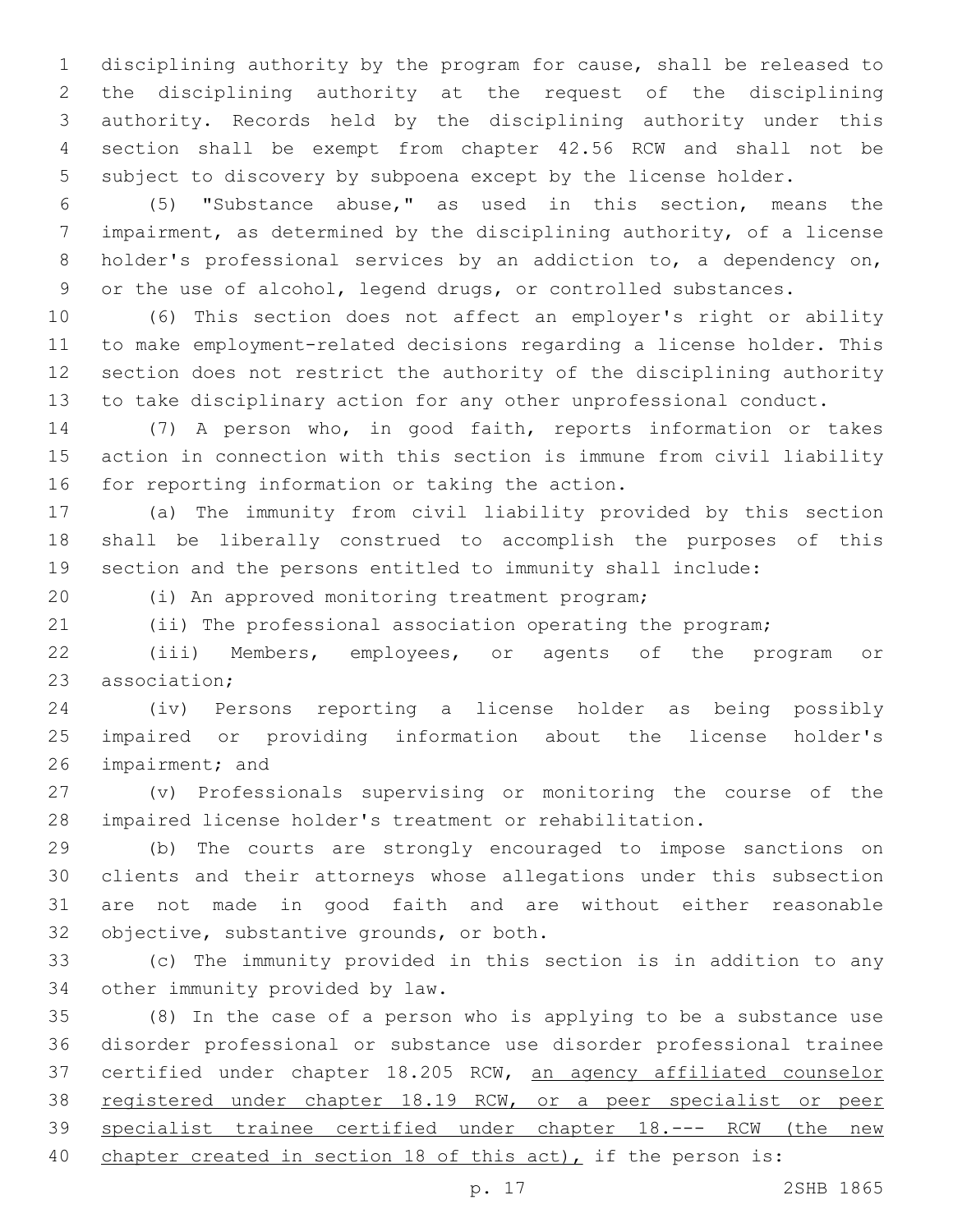(a) Less than one year in recovery from a substance use disorder, the duration of time that the person may be required to participate in the voluntary substance abuse monitoring program may not exceed the amount of time necessary for the person to achieve one year in 5 recovery; or

 (b) At least one year in recovery from a substance use disorder, the person may not be required to participate in the substance abuse 8 monitoring program.

 (9) ((In the case of a person who is applying to be an agency 10 affiliated counselor registered under chapter 18.19 RCW and practices 11 or intends to practice as a peer counselor in an agency, as defined 12 in RCW 18.19.020, if the person is:

13 (a) Less than one year in recovery from a substance use disorder, the duration of time that the person may be required to participate 15 in the voluntary substance abuse monitoring program may not exceed 16 the amount of time necessary for the person to achieve one year in 17 recovery; or

18 (b) At least one year in recovery from a substance use disorder, the person may not be required to participate in the substance abuse monitoring program)) The provisions of subsection (8) of this section apply to any person employed as a peer specialist as of July 1, 2024, participating in a program under this section as of July 1, 2024, and applying to become a certified peer specialist under section 6 of this act, regardless of when the person's participation in a program began. To this extent, subsection (8) of this section applies 26 retroactively, but in all other respects it applies prospectively.

 **Sec. 17.** RCW 43.43.842 and 2021 c 215 s 150 are each amended to 28 read as follows:

 (1)(a) The secretary of social and health services and the secretary of health shall adopt additional requirements for the licensure or relicensure of agencies, facilities, and licensed individuals who provide care and treatment to vulnerable adults, including nursing pools registered under chapter 18.52C RCW. These additional requirements shall ensure that any person associated with a licensed agency or facility having unsupervised access with a vulnerable adult shall not be the respondent in an active vulnerable adult protection order under chapter 7.105 RCW, nor have been: (i) Convicted of a crime against children or other persons as defined in RCW 43.43.830, except as provided in this section; (ii) convicted of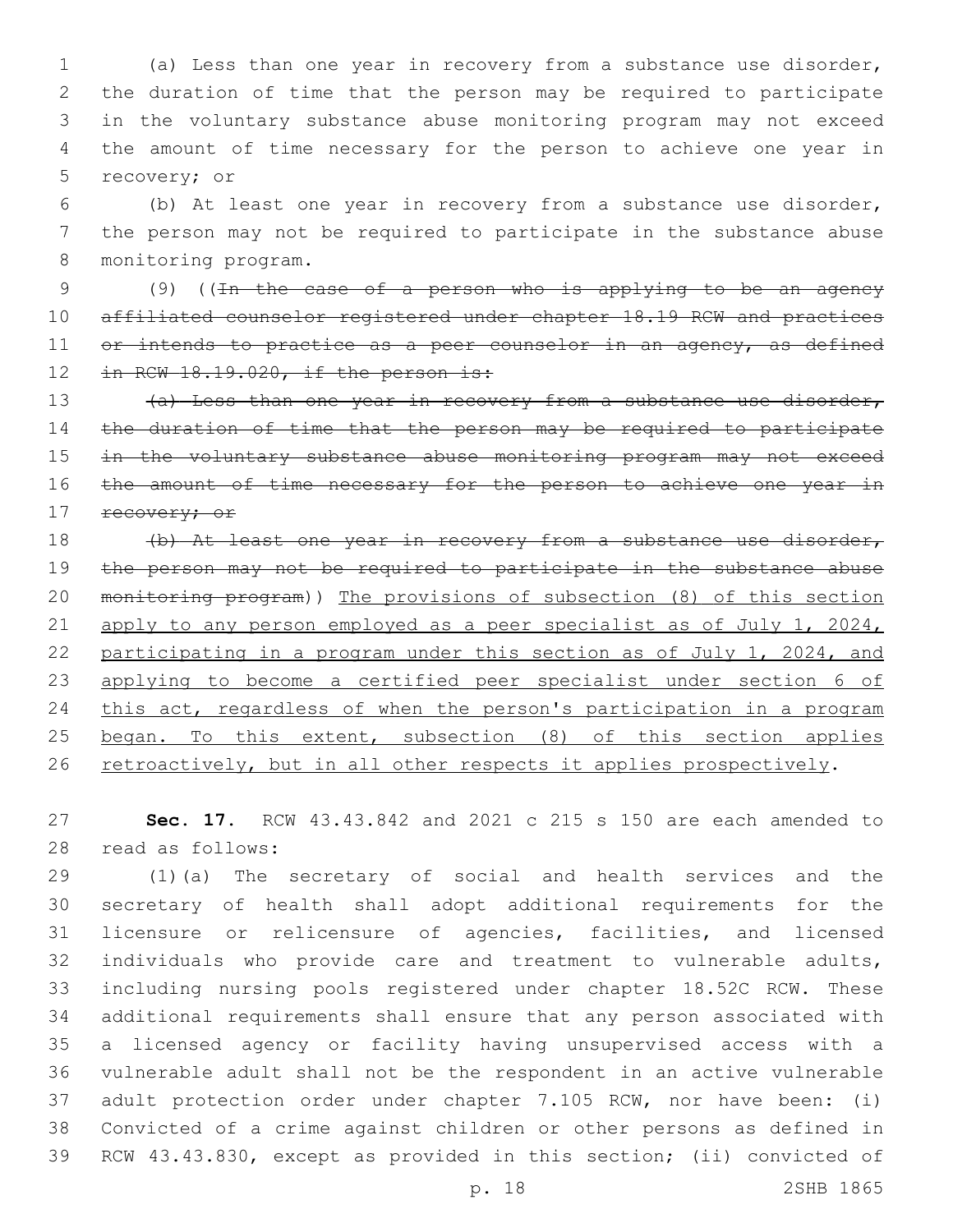crimes relating to financial exploitation as defined in RCW 43.43.830, except as provided in this section; or (iii) found in any disciplinary board final decision to have abused a vulnerable adult as defined in RCW 43.43.830.4

 (b) A person associated with a licensed agency or facility who has unsupervised access with a vulnerable adult shall make the disclosures specified in RCW 43.43.834(2). The person shall make the disclosures in writing, sign, and swear to the contents under penalty of perjury. The person shall, in the disclosures, specify all crimes against children or other persons, all crimes relating to financial exploitation, and all crimes relating to drugs as defined in RCW 12 43.43.830, committed by the person.

 (2) The rules adopted under this section shall permit the licensee to consider the criminal history of an applicant for employment in a licensed facility when the applicant has one or more 16 convictions for a past offense and:

 (a) The offense was simple assault, assault in the fourth degree, 18 or the same offense as it may be renamed, and three or more years have passed between the most recent conviction and the date of 20 application for employment;

 (b) The offense was prostitution, or the same offense as it may be renamed, and three or more years have passed between the most recent conviction and the date of application for employment;

 (c) The offense was theft in the third degree, or the same 25 offense as it may be renamed, and three or more years have passed between the most recent conviction and the date of application for 27 employment;

28 (d) The offense was theft in the second degree, or the same 29 offense as it may be renamed, and five or more years have passed between the most recent conviction and the date of application for 31 employment;

 (e) The offense was forgery, or the same offense as it may be renamed, and five or more years have passed between the most recent conviction and the date of application for employment;

 (f) The department of social and health services reviewed the employee's otherwise disqualifying criminal history through the department of social and health services' background assessment review team process conducted in 2002, and determined that such employee could remain in a position covered by this section; or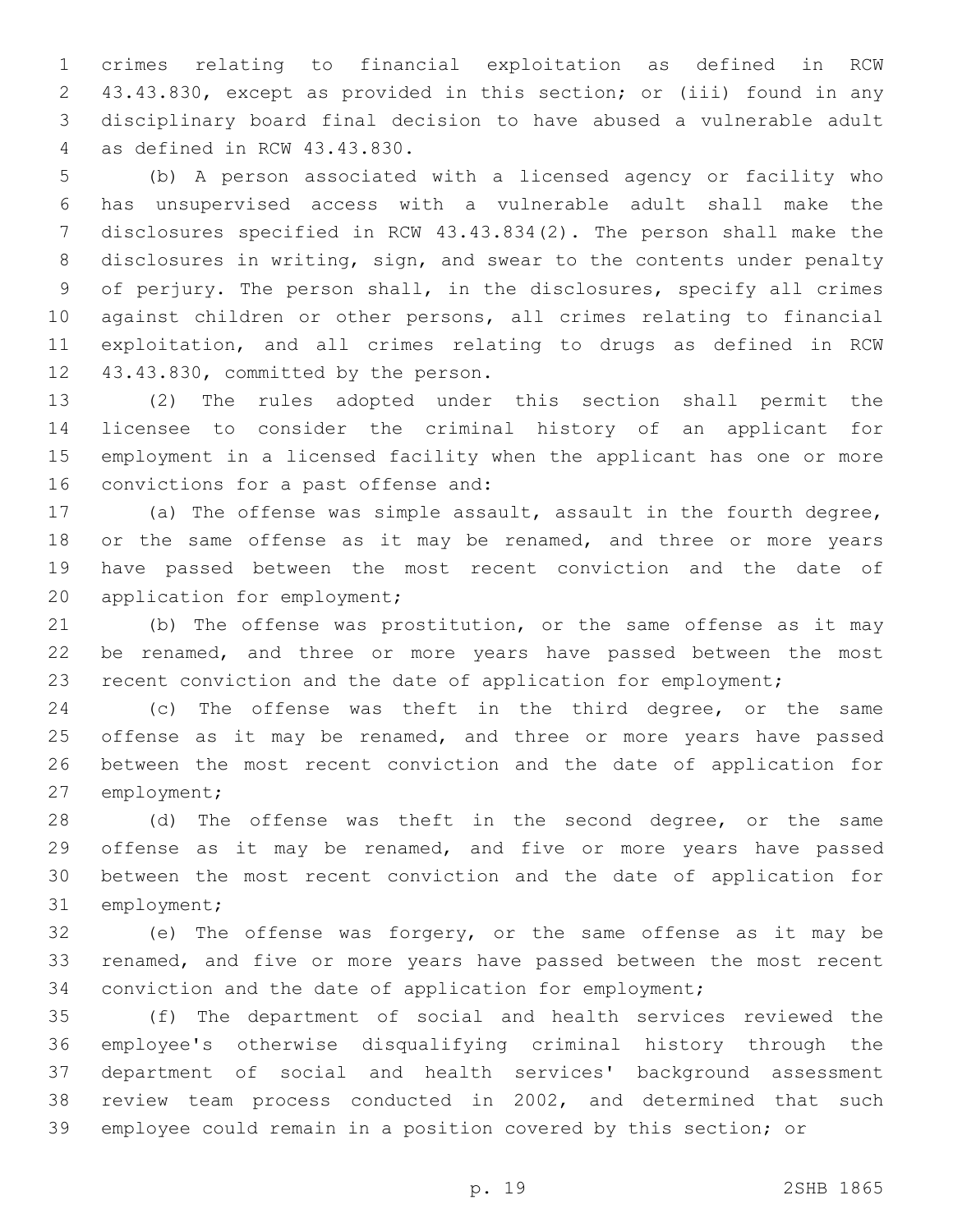(g) The otherwise disqualifying conviction or disposition has been the subject of a pardon, annulment, or other equivalent procedure.3

 The offenses set forth in (a) through (g) of this subsection do not automatically disqualify an applicant from employment by a licensee. Nothing in this section may be construed to require the employment of any person against a licensee's judgment.

 (3) The rules adopted pursuant to subsection (2) of this section may not allow a licensee to automatically deny an applicant with a conviction for an offense set forth in subsection (2) of this section for a position as a substance use disorder professional or substance 12 use disorder professional trainee certified under chapter 18.205 RCWL 13 as an agency affiliated counselor registered under chapter 18.19 RCM practicing as a peer counselor in an agency or facility, or as a peer 15 specialist or peer specialist trainee certified under chapter 18.---16 RCW (the new chapter created in section 18 of this act), if:

 (a) At least one year has passed between the applicant's most recent conviction for an offense set forth in subsection (2) of this 19 section and the date of application for employment;

 (b) The offense was committed as a result of the applicant's 21 substance use or untreated mental health symptoms; and

 (c) The applicant is at least one year in recovery from a substance use disorder, whether through abstinence or stability on medication-assisted therapy, or in recovery from a mental health 25 disorder.

26 (4) ((The rules adopted pursuant to subsection (2) of this section may not allow a licensee to automatically deny an applicant with a conviction for an offense set forth in subsection (2) of this section for a position as an agency affiliated counselor registered under chapter 18.19 RCW practicing as a peer counselor in an agency 31 or facility if:

 (a) At least one year has passed between the applicant's most recent conviction for an offense set forth in subsection (2) of this 34 section and the date of application for employment;

 (b) The offense was committed as a result of the person's 36 substance use or untreated mental health symptoms; and

 (c) The applicant is at least one year in recovery from a substance use disorder, whether through abstinence or stability on medication-assisted therapy, or in recovery from mental health challenges.